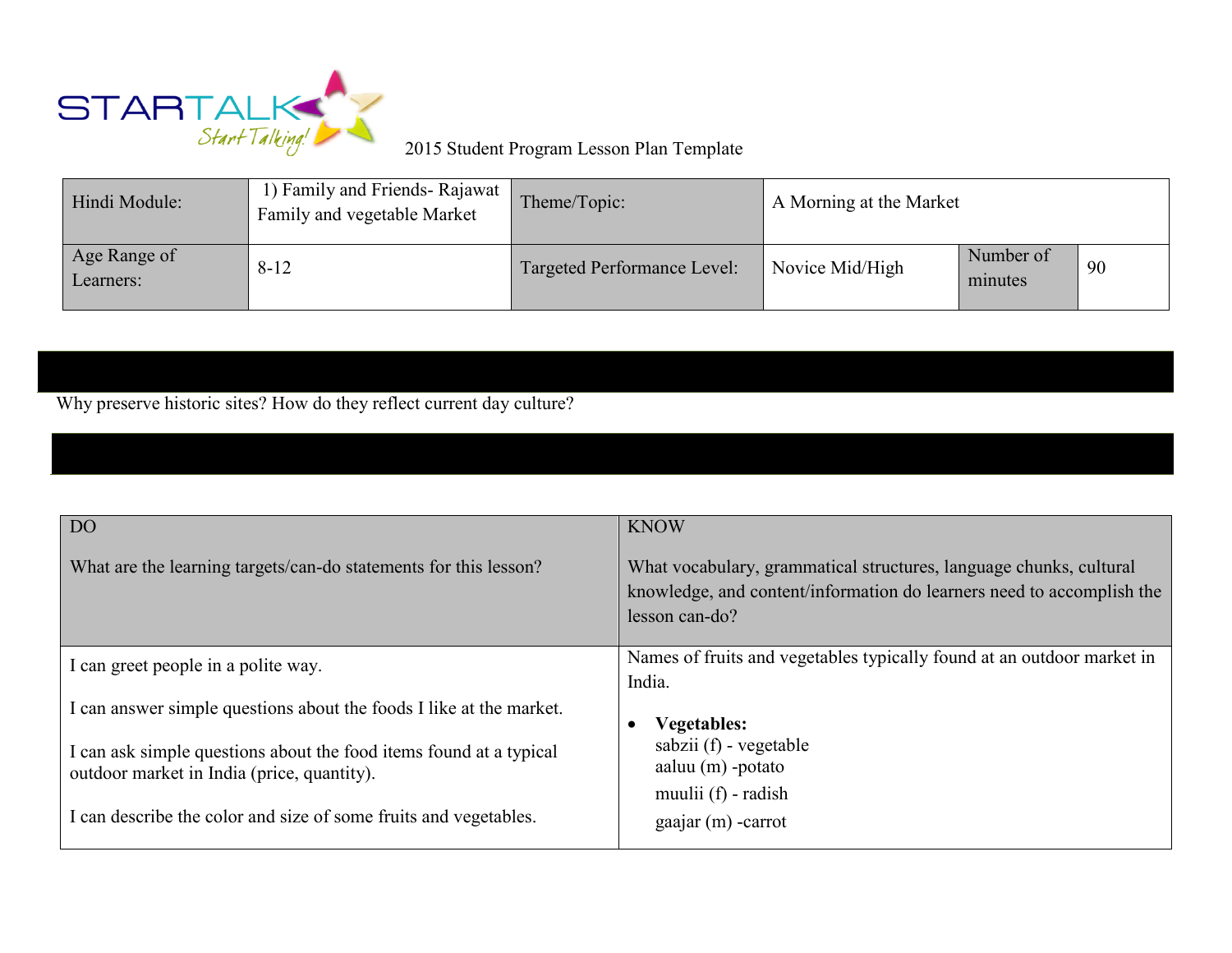I can understand the names of fruits and vegetables found at an outdoor market.

matar (m)-sweet pea bhindii (f) -okra baiNgan (m)- egg plant TamaaTar(m)-tomato kaThal (m)- jack fruit khiiraa(m)-cucumber laukii (f) -bottle gourd karelaa (m)- bitter gourd mashruum (m)- mushroom paalak (m)- spinach shimlaa mirch(f) – capsicum

## **Fruits**

phal (m)- fruit aam (m) - mango papiitaa (m) - papaya santraa (m)– orange seb (m)- apple kelaa (m)- banana anaar (m) – pomegranate amruud (m)- guava tarbuuj (m) –water melon kharbuuj (m)-musk melon anaaras (m)-pine apple naashpaatii (f) - pear anjiir (m)- fig khajuur(m)- date

**Descriptive vocabulary related to color, size, and taste of a few fruits and vegetables-**

- **Colors:**
	- rang- color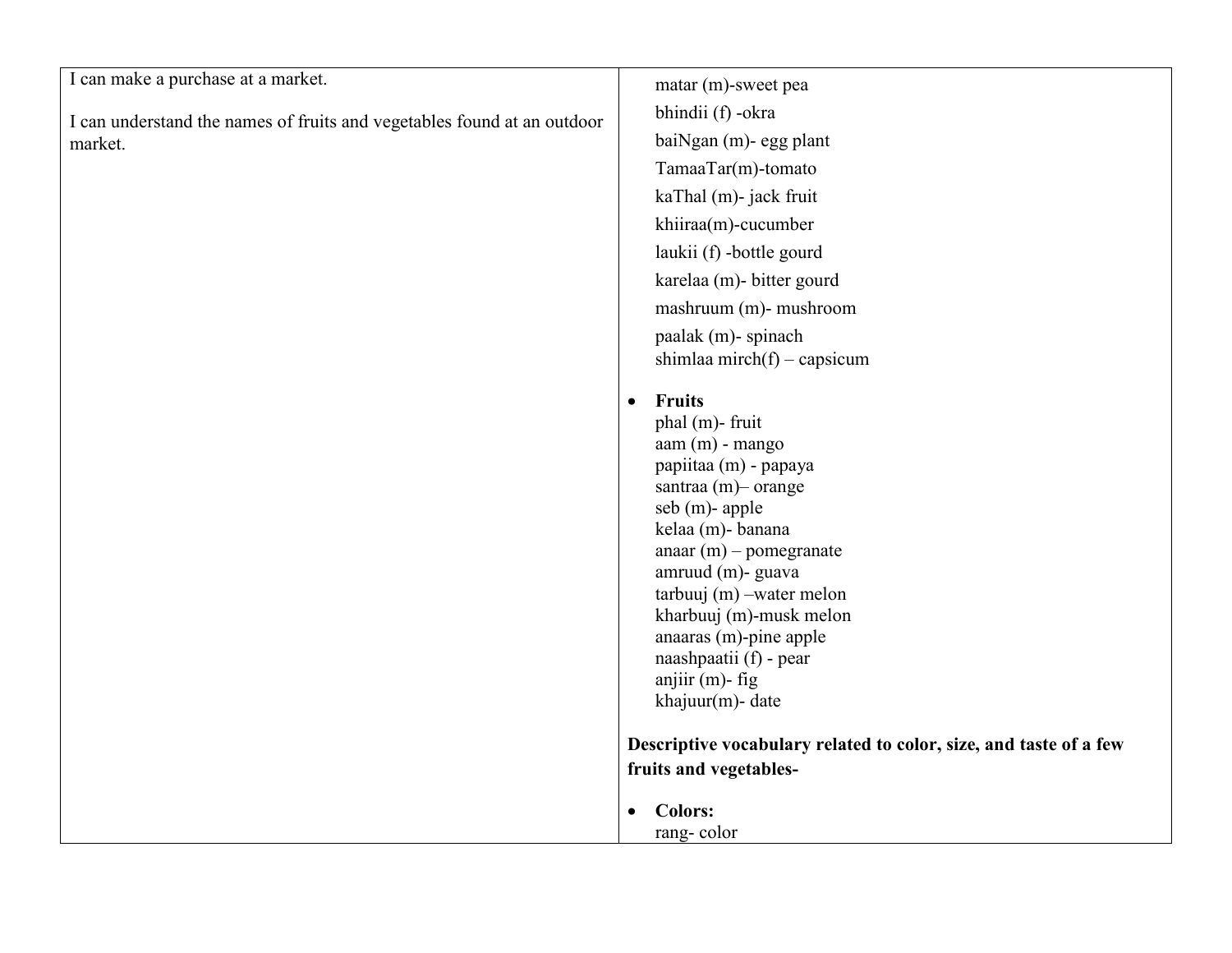| haraa -green              |  |
|---------------------------|--|
| laal-red                  |  |
| piilaa-yellow             |  |
| baiNganii- purple         |  |
| bhuuraa- brown            |  |
| safed-white               |  |
| halkaa-light              |  |
| gaaRhaa-dark              |  |
| <b>Shape and Texture</b>  |  |
| baRaa - big               |  |
| chhotaa- small            |  |
| lambaa-long               |  |
| golaa – round             |  |
| andaakaar- oval           |  |
| kaRaa – kard              |  |
| mulaayam-soft             |  |
| galaa- very soft          |  |
| chiknaa-smooth            |  |
| kacchaa-green/unripe      |  |
| pakaa-ripe                |  |
| Taste:                    |  |
| swaad/zaayekaa m- taste   |  |
| miithaa-sweet             |  |
| khaTTaa-sour              |  |
| kaRwaa-bitter             |  |
| garam-hot                 |  |
| khaTTa- sour              |  |
| tiitaa/tiikhaa- spicy hot |  |
| namkiin-salty             |  |
| binaa namak ke -unsalted  |  |
| saadaa-plain              |  |
|                           |  |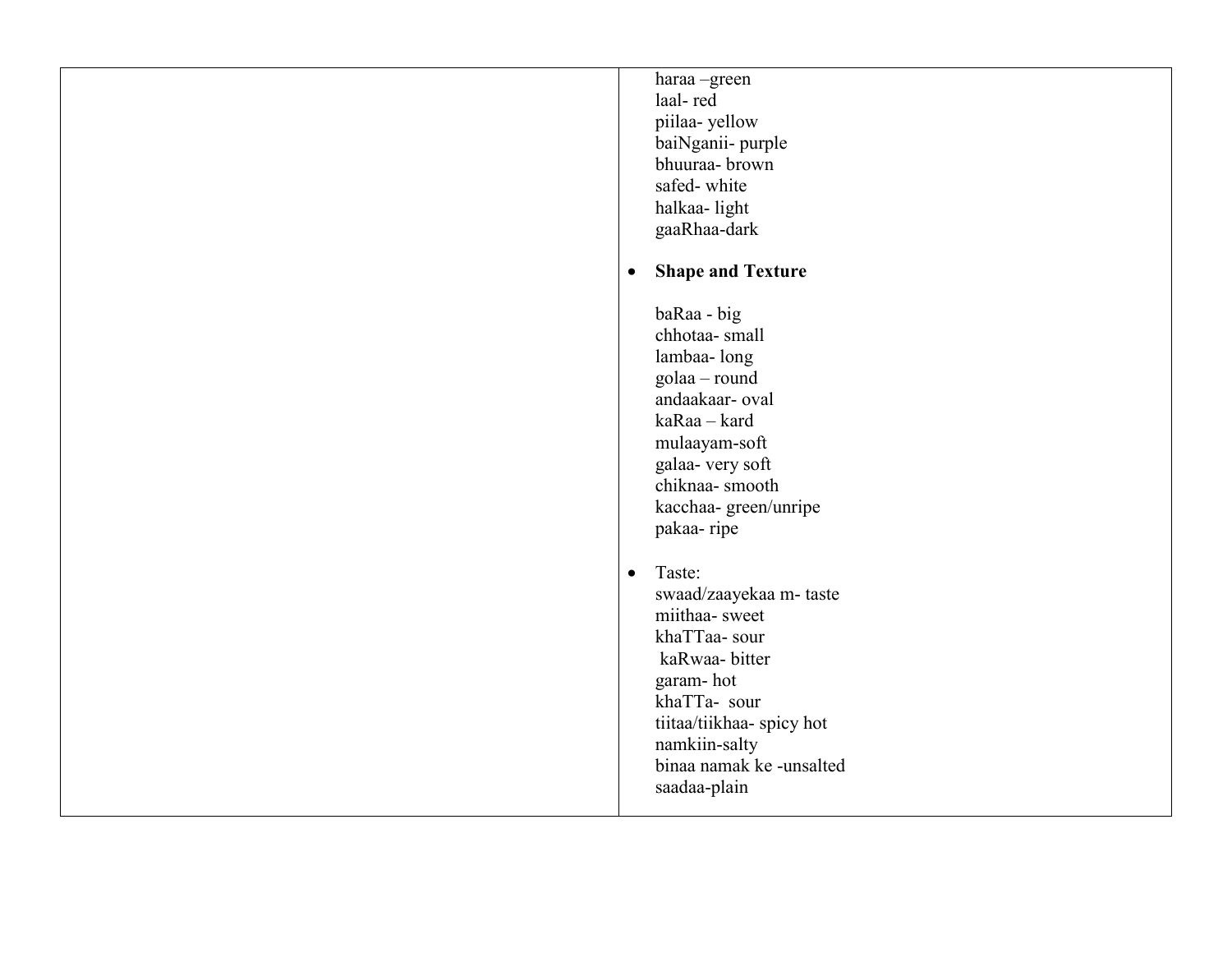| Expressions describing preferences (I like, I do not like, I want):                                                                                                                                                                                               |  |
|-------------------------------------------------------------------------------------------------------------------------------------------------------------------------------------------------------------------------------------------------------------------|--|
| I like X - mujhe X pasand hai<br>$\bullet$<br>I do not like X -mujhe X nahiiN pasand hai/ mujhe X<br>naapasand hai<br>I want X -maiN X chaahtaa/chaahtii huuN                                                                                                     |  |
| Currency:                                                                                                                                                                                                                                                         |  |
| (Indian) Rupee, paisaa-rupayaa, paisaa                                                                                                                                                                                                                            |  |
| <b>Expressions of quantity:</b>                                                                                                                                                                                                                                   |  |
| Quarter kg- ek paaw<br>Half a kg- aadhaa kilo<br>Three quarters- paon/paunaa-<br>One kg- ek kilo<br>One and a quarter kg-sawaa kilo<br>One and half kg- DeRh kilo<br>Two and three quarters kg- paone two kilo<br>Two kg- do kilo<br>Two and half kg- Dhaaii kilo |  |
| Simple expressions used when making purchases at a market:                                                                                                                                                                                                        |  |
| How much is? -  kitne kaa hai?/<br>$\bullet$<br>I would like to buy?maiN kharidnaa chahtaa/chahtii huuN<br>That's too much. - vah bahut hai!<br>I'll pay maiN  paise duuNgaa/duuNgii<br>$\bullet$                                                                 |  |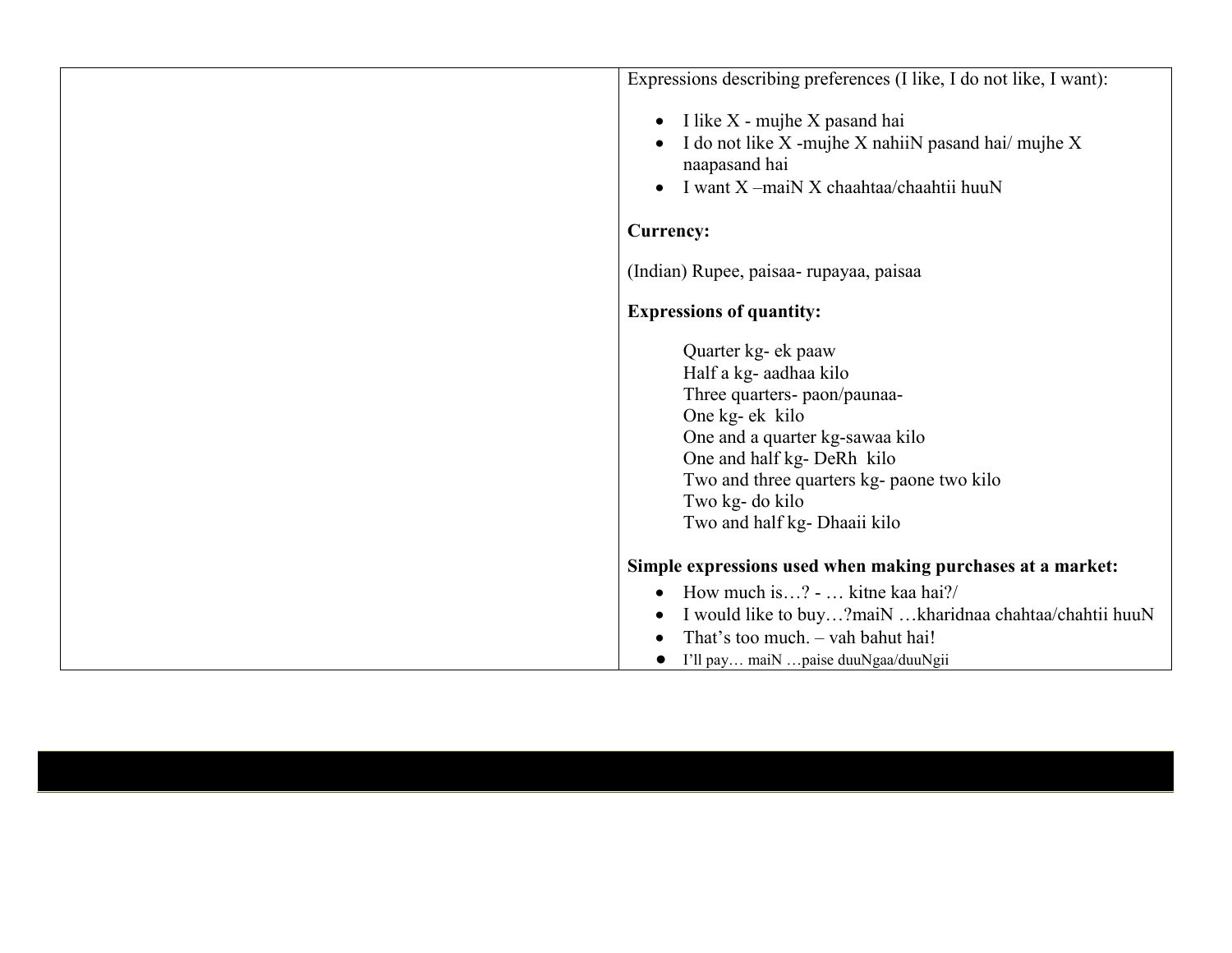What will learners do (learning tasks/activities/formative assessments) to demonstrate they can meet the lesson can-do?

Students will "visit" a typical market in India. They will comment on the foods and make purchases by bargaining for a reasonable price. Using a Venn diagram, they will then work in pairs to compare an American outdoor market with one found in India.

| <b>Opening Activity</b>                                                                                                                                                                                                                                                                                                                                                                                                                                                                                                                                         |            |  |
|-----------------------------------------------------------------------------------------------------------------------------------------------------------------------------------------------------------------------------------------------------------------------------------------------------------------------------------------------------------------------------------------------------------------------------------------------------------------------------------------------------------------------------------------------------------------|------------|--|
| Teacher plays the video clip entitled, "Rajawat Family – Vegetable Market" (Module 1), to set the context for the lesson and to                                                                                                                                                                                                                                                                                                                                                                                                                                 | Time: $10$ |  |
| introduce the names and descriptions of various vegetables. The teacher will tell a "story" about his/her visit to a market with a                                                                                                                                                                                                                                                                                                                                                                                                                              |            |  |
| focus on the names and descriptions of the vegetables and his/her preferences.                                                                                                                                                                                                                                                                                                                                                                                                                                                                                  |            |  |
| Learning Episode                                                                                                                                                                                                                                                                                                                                                                                                                                                                                                                                                |            |  |
| The teacher distributes and 8x10 sheet of paper with small pictures of the targeted vocabulary. Students tear the sheet into                                                                                                                                                                                                                                                                                                                                                                                                                                    | Time: $15$ |  |
| individual pictures to use during listening tasks:                                                                                                                                                                                                                                                                                                                                                                                                                                                                                                              | minutes    |  |
| Working in pairs, students play the flyswatter game (using their fingers as the flyswatter) to begin to internalize the<br>new vocabulary. The teacher calls out the words, the students point to the corresponding picture. One student plays the<br>role of the teacher and the other points out the correct picture. The teacher then describes the vegetable and the<br>students point to the corresponding pictures. As the teacher tells the story of his/her visit to the market, the students<br>hold up the picture of the item as they hear its name. |            |  |
| Using the small pictures of the vegetables, students work in pairs to categorize them according to color, size, their preferences,<br>or other categories of their choice. They explain their categories to another pair. The teacher debriefs the task using the Four<br>Corners strategy (http://wvde.state.wv.us/teach21/FourCorners.html).                                                                                                                                                                                                                  |            |  |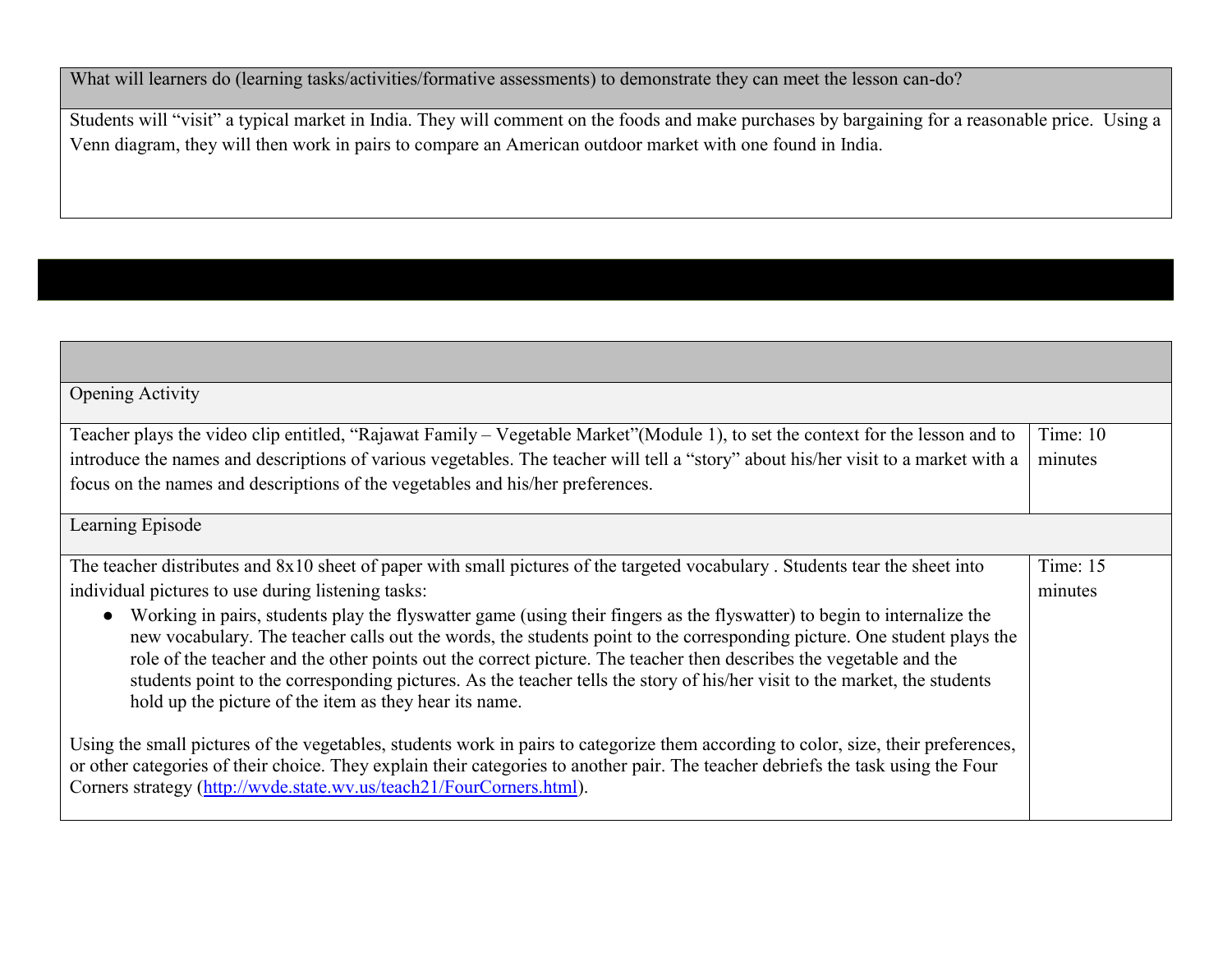| Learning Episode                                                                                                                  |            |  |
|-----------------------------------------------------------------------------------------------------------------------------------|------------|--|
| Teacher distributes Indian currency (fake Rupees) of different denominations. He/She conducts an oral review of the numbers       | Time: $10$ |  |
| using the currency. He/She shows pictures of various vegetables and ask students to decide on the cost per gram, per kilo, etc.   | minutes    |  |
| Learning Episode                                                                                                                  |            |  |
| Students "visit" an online Indian market to "purchase" items using the Rupees they have received from the teacher. They work      | Time: 20   |  |
| in pairs to talk about what they like and what they want to buy. They share their purchases with another pair of students. The    |            |  |
| teacher debriefs the task with the whole class asking students' preferences, the quantity they bought, and the money spent.       |            |  |
| http://ajmeronlinestore.com/prodCat.php?pcId=Vegetables                                                                           |            |  |
| Learning Episode                                                                                                                  |            |  |
| Using simple expressions, the teacher demonstrates the art of bargaining at a market in India. He/She works with the class to     | 10 minutes |  |
| practice the expressions used when bargaining by taking the role of the seller and asking students to take the role of the buyer. |            |  |
| Next, she switches roles with the students and continues practicing the exchange.                                                 |            |  |
| Students work in pairs to practice a similar role play taking turns as sellers and buyers.                                        |            |  |
|                                                                                                                                   |            |  |
| Learning Episode                                                                                                                  | 10 minutes |  |
| Teacher sets up a market in the classroom. Half the students play the role of the sellers, the other half the buyers. The buyers  |            |  |
| have a specific amount of money to spend. They circulate to buy food, bargain for a good price, and complete their                |            |  |
| transactions.                                                                                                                     |            |  |
| Students switch roles and conduct the same role play                                                                              |            |  |
| Learning Episode                                                                                                                  | 5 minutes  |  |
| Closure: Distribute one sticky note to each learner and ask him or her to record and then display the most important thing        |            |  |
| learned that day.                                                                                                                 |            |  |